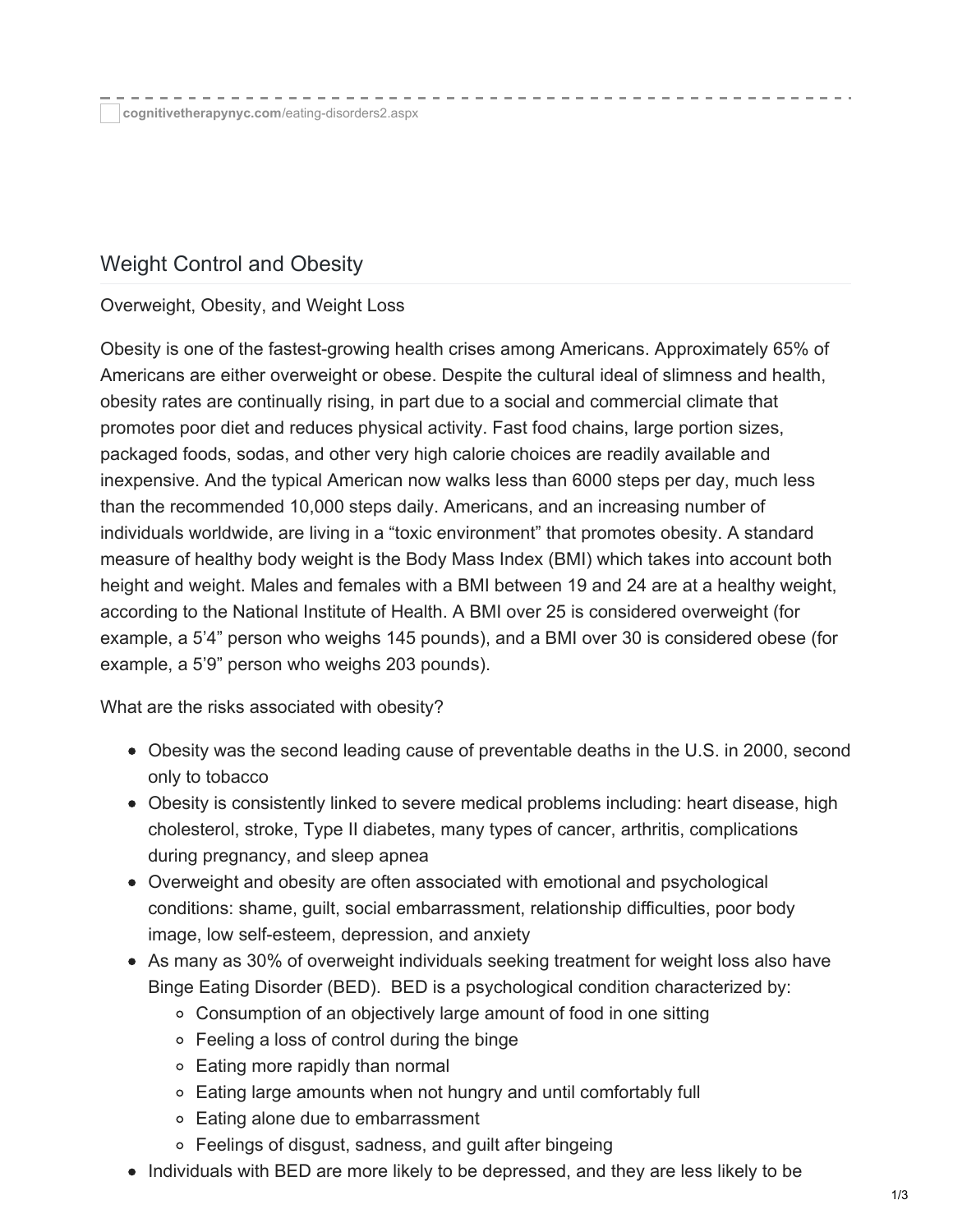helped by traditional weight loss programs. For more information about BED, including symptoms and treatment options, click here.

What can I do about my weight? How effective are weight loss treatments?

- A 10% reduction in weight generally produces significant physical and psychological health benefits
- There are numerous self-help books, popular diet programs, support groups, and specialized treatment programs available for weight loss. Americans spend more than \$33 billion per year on weight loss products and services, and most Americans have attempted at least one diet.
- While many programs are successful in bringing about weight loss, most individuals have had the experience of quickly regaining the lost weight once the program/diet is terminated. In fact, research has shown that most individuals regain most or all of the weight lost within three years of traditional weight loss programs or diet plans.
- Cognitive-behavioral treatment is considered the most effective treatment approach for weight loss/maintenance. Research has shown that cognitive-behavioral treatment is especially effective when it includes **[nutritional](http://cognitivetherapynyc.com/Nutritional-Counseling.aspx) education** and increasing physical activity.

What is cognitive-behavioral treatment for weight loss?

Cognitive-behavioral therapy is a scientifically-based program developed after years of research on the most effective approaches to weight loss. Cognitive-behavioral treatment for weight loss/maintenance consists of three basic stages:

- 1. Changing eating behaviors
- 2. Challenging cognitions, or the psychological patterns and dysfunctional thinking that gets in the way of healthy eating
- 3. Long-term maintenance of weight loss

### **Phase 1: Eating behaviors**

- Learning to recognize and adjust destructive eating patterns
- Gaining control over binges
- Education about nutritional needs and hunger
- Identifying alternatives to social and emotional eatingStarting a manageable exercise program
- Restricting calories for steady and healthy weight loss

## **Phase 2: Cognitions**